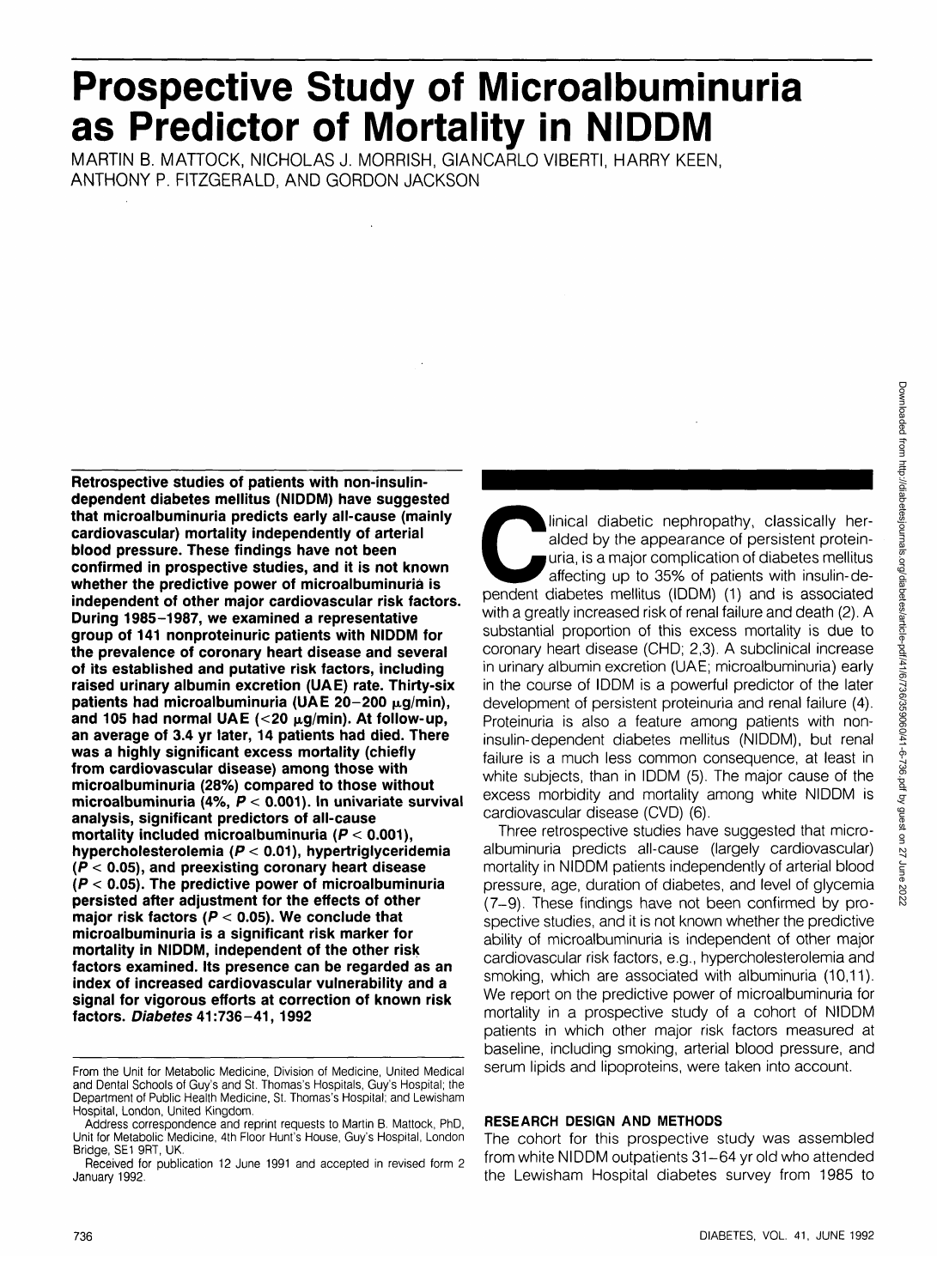1987. The procedures and methods used in the baseline cross-sectional study have been described previously (12). In brief, NIDDM was defined by diagnosis after the age of 30 yr, without the use of insulin in the 1st yr after diagnosis and without history of ketosis. Diagnosis was based on a random venous plasma glucose level >11.1 mM confirmed by a second raised value  $(\geq 7.8 \text{ mM})$ fasting or 11.1 mM random; 13).

Examination of the medical records of 1010 patients attending Lewisham Hospital Diabetes Clinic in 1984 (patients whose hospital number appeared at least once on the weekly clinic lists for 1984) revealed 646 NIDDM patients. Three-hundred fourteen of these patients in the 31-64 yr age-range were invited to a morning screening clinic during 1985-1987. Patients were asked to attend after a 12- to 14-h overnight fast, bringing a timed overnight urine collection for measurement of urinary albumin excretion rate (UAE), and 276 (88%) responded. Patients were systematically screened for selected indices of CVD and several of its risk factors. Eighty-seven (32%) were of Afro-Caribbean ethnic origin, 20 (7%) were Indian Asians, and 169 (61%) were of European (white), mostly British, ethnic origin. Because ethnic origin may affect susceptibility to diabetic complications, this analysis was confined to white patients.

For collection of the urine sample, a 2-L plastic container (containing 0.5 ml 1% wt/vol sodium merthiolate as preservative) was sent to each patient a few days before their clinic visit. Clear instructions on how to collect a timed overnight urine sample were also sent, and patients were asked to bring the whole sample to the clinic with them. The timing and performance of the collection was checked with each patient, and urine volume was measured to the nearest 2 ml. Of the 169 white patients, 164 (97%) submitted a timed overnight urine sample. Urine was cultured in samples positive for protein, blood, or nitrite on dipstick testing (N-Labstix, Ames, Miles, Bucks, UK). Exclusions were made on the basis of hematuria (3 men, 4 women), evidence of urinary tract infection (10 women), or clinical proteinuria (4 men) defined by AER  $\geq$  200  $\mu$ g/min. Two other men were excluded because of renal carcinoma. No patient had clinical evidence of congestive heart failure.

Of the remaining 141 patients forming the cohort, 69% were taking oral antidiabetic therapy, 4% were on injected insulin, and 27% were treated by dietary advice alone. The only patient being treated with plasma lipidlowering agents was excluded on the basis of clinical proteinuria.

Fasting venous blood samples were collected, weight and height were measured in indoor clothing without shoes, and body mass index (BMI; wt[kg]/ht[m<sup>2</sup>]) was calculated. Information on past medical history, smoking habits, alcohol consumption, and cardiovascular symptoms was collected with standard questionnaires. Arterial blood pressure (diastolic 5th phase) was recorded as the mean of two measurements made in the sitting position and in the right arm with a standard clinical sphygmomanometer (cuff size  $14 \times 42$  cm) by the same observer after at least 10 min of rest. A resting 12-lead electrocardiogram (ECG) was recorded and analyzed according to the Minnesota code (14).

Urinary albumin concentration was estimated by radioimmunoassay (15) (between batch coefficient of variation 8%) albumin excretion rate (AER  $\mu$ g/min) was calculated as the product of urine flow (ml/min) and albumin concentration  $(\mu q/ml)$ . The major serum lipoprotein classes, very-low-density lipoprotein (VLDL), LDL, and high DL (HDL), were separated by preparative ultracentrifugation (16). The HDL<sub>2</sub> and HDL<sub>3</sub> subclasses were separated by ultracentrifugation from the supernatant remaining after removing VLDL and LDL from serum by chemical precipitation with dextran sulphate and magnesium chloride. Serum total and lipoprotein fractional triglycerides and cholesterol were assayed by enzymatic methods (Boehringer Mannheim, East Sussex, UK) with a Cobas-Bio centrifugal analyzer (Roche, Herts, UK).  $HBA_1$  was assayed by electroendosmosis after removal of the unstable adduct (Ciba-Corning, Essex, UK; laboratory reference range 4.9-7.5%). Serum insulin was assayed by a double-antibody radioimmunoassay (Pharmacia, Uppsala, Sweden). Plasma creatinine was assayed by a kinetic Jaffe method and plasma glucose by a hexokinase method (Roche).

Smokers and exsmokers were defined as those currently smoking or having smoked one or more cigarettes per day for  $\geq 1$  yr. Alcohol consumption was defined by the number of drink units consumed per week (a drink unit is 285 ml beer or lager, 115 ml wine or 25 ml liquor). Hypertension was defined as a systolic blood pressure of  $\geq$ 160 mmHg and/or a diastolic blood pressure of  $\geq$ 95 mmHg and/or a history of antihypertensive therapy. Hypercholesterolemia was defined as a serum cholesterol  $\geq$  6.5 mM and hypertriglyceridemia as a serum triglycer $ide$  concn  $\geq$  2.3 mM. CHD was considered present either by positive responses to the World Health Organization questionnaire (angina and/or previous myocardial infarction) or by ECG Minnesota codes  $1-3: 4-1$ ,  $4-2$ , or  $4-3$ if accompanied by  $5-1$ ,  $5-2$ , or  $5-3$  (possible ischemia) or  $1-1$ ,  $1-2$ , or  $7-1$  (probable ischemia). All other codes and normal ECG were classified as no ischemia. The study was approved by the Lewisham Hospital ethics committee.

As part of an assessment of the prevalence of hyperlipidemia in NIDDM, patients who attended the original Lewisham survey, including the surviving members of our cohort, were reinvited to the screening clinic during 1988-1989. This analysis relates to mortality and its causes up to 1 October 1989 (mean follow-up period 3.4 yr; range, 2.4-4.3 yr). Death certificates for the 14 nonsurvivors were obtained from the Office of Population Censuses and Surveys, and the underlying cause of death was obtained from these. Additional information was available from postmortem reports (carried out in 8 patients) and from Hospital clinical records. With the exception of 1 patient, life/death status was securely established for all members of the cohort; a search for death registration of the single exception was negative.

Statistical analysis was carried out with SAS and BMDP packages (17,18). AER, serum total, VLDL triglycerides, and VLDL cholesterol were log transformed because of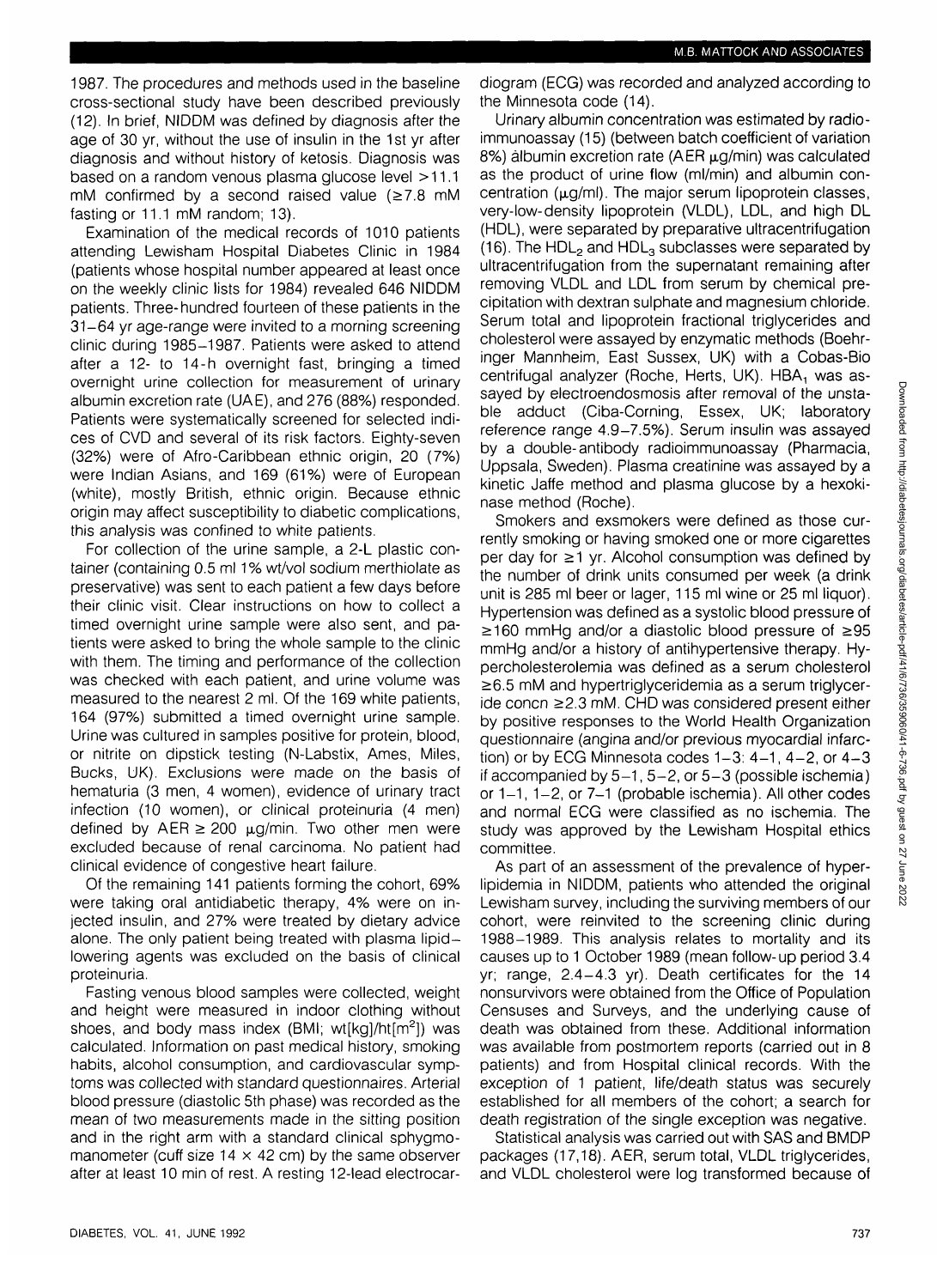#### TABLE 1

Associations with microalbuminuria in non-insulin-dependent diabetic men and women

|                                          | Men                        |                  | Women            |                  |
|------------------------------------------|----------------------------|------------------|------------------|------------------|
|                                          | Microalbuminuria           | Normoalbuminuria | Microalbuminuria | Normoalbuminuria |
| n                                        | 27                         | 55               | 9                | 50               |
| Age (yr)                                 | 55.9(1.7)                  | 55.5(1.0)        | 58.6(2.1)        | 56.8(1.1)        |
| Diabetes duration (yr)                   | 6.5(0.7)                   | 5.2(0.6)         | 7.3(1.8)         | 5.0(0.5)         |
| $HbA_1$ (%)                              | $9.7(0.4)^*$               | 8.5(0.2)         | 10.6 $(0.7)^*$   | 9.0(0.3)         |
| Body mass index (kg/m <sup>2</sup> )     | 30.5(0.9)                  | 27.7(0.6)        | 32.0(1.6)        | 29.9(0.7)        |
| Serum insulin (pM)                       | 90.0 $(11.4)^*$            | 62.4(5.4)        | 80.4 (12.0)      | 78.6 (6.0)       |
| Systolic blood pressure (mmHg)           | 147(3)                     | 139 (3)          | 145 (6)          | 146(3)           |
| Diastolic blood pressure (mmHg)          | $88(2)$ *                  | 81(1)            | 82(3)            | 81(2)            |
| Hypertension                             |                            |                  |                  |                  |
|                                          | $19*$                      | 17               | 5                | 25               |
| %                                        | $70*$                      | 31               | 56               | 50               |
| Triglycerides (mM)‡                      | $2.66*$                    | 1.92             | $2.80*$          | 1.85             |
| 95% Confidence intervals                 | $2.33 - 3.04$              | $1.77 - 2.09$    | $1.62 - 4.38$    | 1.57-2.14        |
| Cholesterol (mM)                         | $6.45(0.27)^*$             | 5.78(0.16)       | $7.84~(0.64)$ *  | 6.28(0.18)       |
| Low-density lipoprotein cholesterol (mM) | 4.06 $(0.23)$ <sup>*</sup> | 3.50(0.13)       | 4.89 $(0.44)^*$  | 3.88(0.15)       |
| Coronary heart disease                   |                            |                  |                  |                  |
| n                                        | $13*$                      | 14               | 8†               | 13               |
| %                                        | $48.2*$                    | 25.5             | 89†              | 26               |

Values are means (SE).

 $*P$  < 0.05,  $\uparrow$  P < 0.01 (within-sex comparisons).

^Geometric mean.

their positively skewed frequency distributions. Differences in mean values were tested with an unpaired t test; consistent conclusions were reached with the nonparametric Kruskal-Wallis test. Proportions were compared with Fisher's exact  $\chi^2$  test. All tests were two-sided. When considering all-cause mortality, the Cox proportional hazards model was used (19). The Cox model was used in preference to the logistic model because of the relatively large variation in follow-up time.

Univariate results (age-adjusted) were calculated for continuous and class variables; where class variables were used, the relative risks (hazards) were estimated. The stepwise Cox analysis considered all those variables significant at the univariate level; significance levels for entry to, and exit from, the model were set equal to 10%.

#### **RESULTS**

The prevalence of microalbuminuria in men significantly exceeded that in women (32.9 vs. 15.3%, respectively;  $P < 0.05$ ). Clinical and biochemical features of men and women with and without microalbuminuria are compared in Table 1. The presence of microalbuminuria was not associated with significant differences in mean age and known duration of diabetes in these groups. In men but not women, microalbuminuria was associated with significantly increased BMI and serum insulin concentration. Microalbuminuric patients had higher proportions of  $HBA<sub>1</sub>$  in both sexes and this was accompanied by significantly raised fasting plasma glucose concentration in microalbuminuric women (mean  $\pm$  SE 12.4  $\pm$  1.0 vs.  $9.6 \pm 0.4$  mM;  $P < 0.05$ ) but not men. Men with microalbuminuria had a significantly higher diastolic blood pressure and an increased prevalence of hypertension, but the difference in systolic pressure was more likely to have arisen by chance ( $P = 0.07$ ). Microalbuminuric women showed no significant difference in systolic or diastolic blood pressure or in the prevalence of hypertension. Overall, 36% of patients (35% men, 39% women) were being treated with antihypertensive medications, whereas 11% were hypertensive (systolic blood pressure  $\geq$ 160 mmHg and/or diastolic blood pressure  $\geq$ 95 mmHg) but were untreated at the time of screening. Among microalbuminuric patients, there was an increased frequency of antihypertensive medication use compared to that in normoalbuminuric subjects (men 56% [15 of 27] vs. 24% [13 of 55], P < 0.01; women 67% [6 of 9] vs. 34% [17 of 50],  $P = 0.13$ ]. However, there was no significant difference between mean AER of patients on antihypertensive medication compared with that of patients who were hypertensive but not on treatment  $(P=0.25)$ .

In both men and women, microalbuminuria was associated with significantly increased fasting serum triglycerides and total and LDL cholesterol. Microalbuminuric men, but not women, also had significantly increased concentrations of VLDL triglycerides (geometric mean 1.92, 95% confidence interval [Cl] 1.43-2.27 mM vs. 1.22, 0.95-1.51 mM, P < 0.05) and VLDL cholesterol  $(0.80, 0.59 - 1.09 \text{ mM vs. } 0.51, 0.40 - 0.66 \text{ mM}, P < 0.05)$ . In men and women, microalbuminuria was associated with a significantly increased prevalence of CHD. Microalbuminuria was not significantly associated with differences in the proportions of current or exsmokers and patients on different antidiabetic treatment modalities or in mean alcohol consumption, plasma creatinine, and the cholesterol concentrations of HDL and its subfractions.

**Mortality at follow-up.** During the mean 3.4-yr follow-up period to October 1989, 14 (8 men, 6 women) of 141 (10%) patients had died. The underlying causes of death are shown for each patient in Table 2 together with sex and baseline AER. Ten of 36 (28%) patients with microalbuminuria had died compared with 4 of 105 (4%) patients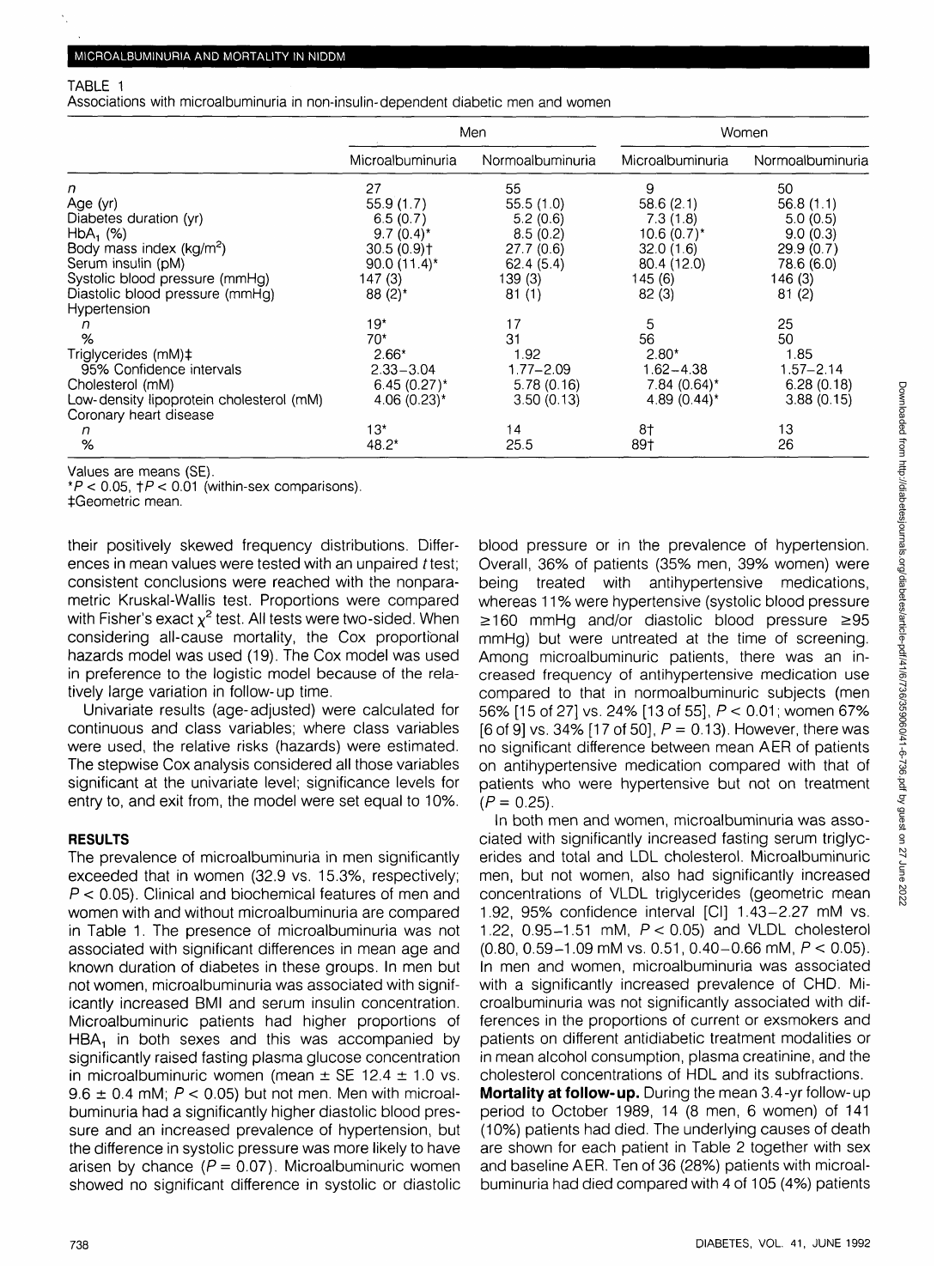Cause-specific mortality among non-insulin-dependent diabetic patients

| Patient | Sex | Albumin<br>excretion<br>rate $(\mu q/min)$ | Underlying cause<br>of death |
|---------|-----|--------------------------------------------|------------------------------|
|         | F   | 2.7                                        | Carcinoma of the pancreas    |
| 2       | F   | 3.3                                        | Renal cell carcinoma         |
| 3       | M   | 6.6                                        | Carcinoma of the colon       |
| 4       | M   | 7.1<br>$\epsilon$                          | Alcoholic liver disease      |
| 5       | M   | 21.4                                       | Myocardial infarction        |
| 6       | F   | 26.0                                       | Stroke                       |
| 7       | F   | 34.0                                       | Coronary thrombosis          |
| 8       | M   | 35.3                                       | Myocardial infarction        |
| 9       | M   | 36.6                                       | Carcinoma of the stomach     |
| 10      | F   | 72.8                                       | Myocardial infarction        |
| 11      | M   | 93.5                                       | Myocardial infarction        |
| 12      | F   | 98.5                                       | Chronic emphysema            |
| 13      | м   | 130.0                                      | Myocardial infarction        |
| 14      | M   | 155.0                                      | Ischemic heart disease       |

with normoalbuminuria ( $P < 0.001$ ). Eight of 10 microalbuminuric patients had died from CVD; 7 from ischemic heart disease (ICD codes 410-414); 1 from stroke. No death in the normoalbuminuric cohort was registered as due to CVD. Renal disease was not recorded as either an underlying or contributory cause of death in any of these 14 patients. Diabetes mellitus was mentioned as a contributory cause of death on only 3 of 14 death certificates. **Cox survival analysis—adjusting for age only.** Possible predictors of all-cause mortality were examined in age-adjusted Cox survival analysis. The continuous variables tested included log AER, log serum total and VLDL triglycerides; total and LDL cholesterol; HDL, HDL<sub>2</sub>, and  $HDL<sub>3</sub>$  cholesterol; systolic and diastolic blood pressures; alcohol consumption; duration of diabetes; serum insulin;  $HBA<sub>1</sub>$  and plasma glucose; and creatinine. Of these, only log AER ( $P = 0.0035$ ), log total triglycerides ( $P =$ 0.0313), total cholesterol ( $P < 0.0001$ ), and LDL cholesterol  $(P < 0.0001)$  were significantly associated with mortality. Sex adjustment did not significantly affect these findings. The following categorical variables were also examined: microalbuminuria, sex, hypertension, current smoking, CHD, antihypertensive treatment, hypercholesterolemia, and hypertriglyceridemia. Only microalbuminuria, hypercholesterolemia, hypertriglyceridemia, and CHD were significantly associated with all-cause mortality (Table 3).

**Multiple regression.** When microalbuminuria was entered into an age-adjusted Cox model with the established major risk factors, hypertension, smoking, and hypercholesterolemia, only microalbuminuria and hypercholesterolemia emerged as significant predictors of mortality (relative risks and 95% CIs were 5.1, 1.5-17.3; and 5.3, 1.1-25.3, respectively). When categorical variables showing a significant univariate association with all-cause mortality were entered into an age-adjusted Cox model (Table 4), microalbuminuria emerged as the only significant predictor of mortality ( $P < 0.05$ ). In an age-adjusted stepwise analysis, which considered all continuous and categorical variables significant at the

### TABLE 3

Cox univariate analysis for all-cause mortality

| $3.32*$ | 1.10-10.00     |
|---------|----------------|
| $3.32*$ | 1.08-10.30     |
| 8.10†   | 1.79-36.70     |
| 7.92‡   | $2.50 - 25.30$ |
| 1.12    | $0.39 - 3.23$  |
| 1.66    | $0.55 - 5.00$  |
| 1.85    | $0.65 - 5.29$  |
| 2.03    | $0.70 - 5.86$  |
|         |                |

Results are age-adjusted.

 $*P < 0.05$ .<br> $\uparrow P < 0.01$ .

 $\pm P < 0.001$ .

univariate level, the final model contained serum cholesterol ( $P < 0.001$ ) and microalbuminuria ( $P < 0.05$ ).

### **DISCUSSION**

This prospective study, based on a cohort of white NIDDM out-patients recruited from 1985 to 1987, shows that microalbuminuria is an independent predictor of all-cause, chiefly cardiovascular, mortality, supporting our previous cross-sectional findings of an association between AER and CHD morbidity in these patients (12). In an earlier study, Jarrett et al. (7) found that AER, measured from a single overnight urine collection, as in this study, was strongly predictive of all-cause (mainly cardiovascular) mortality in a retrospective review of 44 NIDDM patients. In that study, the predictive power of AER was independent of age, sex, diabetes duration, and arterial blood pressure; cutoff points of 10 or 30  $\mu$ g/min, used to define the lower limit of microalbuminuria, had similar discriminative ability of mortality prediction. Similarly, Mogensen (8), in a 9.5-yr retrospective study of 232 NIDDM patients, reported that increases of urinary albumin concn  $>15$   $\mu$ g/ml were predictive of declining survival, independently of age, sex, plasma glucose, and blood pressure; albumin concn between 30 and 140  $\mu$ g/ml also predicted the development of clinical proteinuria as in IDDM patients (4). An extension of this study to 503 NIDDM patients (9) confirmed these earlier data and showed that the major cause of death was CVD.

However, these three survival studies were retrospective in design and thus were potentially subject to more sources of error than prospective studies (20). In each case, the study outcome variable was used to derive the

| TABLE |  |
|-------|--|
|-------|--|

Multiple regression analysis for mortality

|                        | Relative<br>risk | 95% Confidence<br>interval |
|------------------------|------------------|----------------------------|
| Coronary heart disease | 1.52             | $0.45 - 5.18$              |
| Hypertriglyceridemia   | 1.36             | $0.40 - 4.65$              |
| Hypercholesterolemia   | 4.74             | $0.94 - 23.90$             |
| Microalbuminuria       | 4.08*            | 1.09-15.19                 |

Results are age-adjusted.

 $*P < 0.05$ .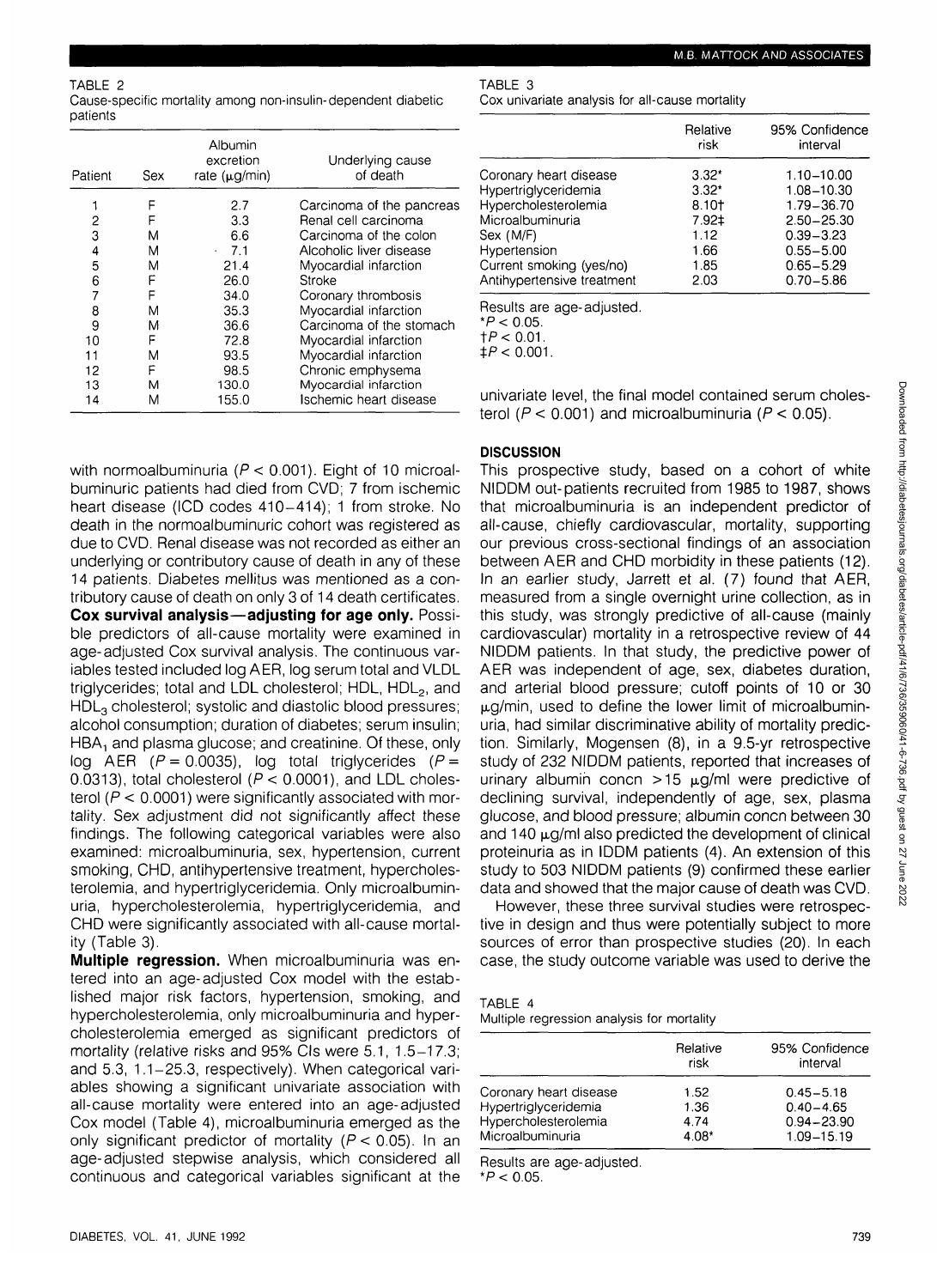level of AER or concentration associated with increased mortality risk. Furthermore, the predictive power of microalbuminuria was not demonstrated to be independent of either hypercholesterolemia or smoking, which are known to be important CVD risk factors in diabetes (21). Several studies have reported cross-sectional associations between plasma lipids and lipoproteins and albuminuria in IDDM (11,22) and NIDDM (12,23,24) and also between smoking and albuminuria in IDDM (10) and NIDDM (25). These factors could confound an apparent link between microalbuminuria and morbidity and mortality outcomes. In this study, microalbuminuria was defined as an AER between 20 and 200  $\mu$ g/min, as recommended (albeit for IDDM) by a consensus conference (26).

At baseline, we found a 25% prevalence of microalbuminuria, with a higher prevalence in men than women. This is comparable to the 27% prevalence reported in a recent Danish hospital-based study of NIDDM patients (27). Despite a high response rate in our initial examination, referral bias cannot be excluded (28). The cause of referral was most unlikely to have been microalbuminuria because sensitive measurements of urinary albumin concentration were not available to most referring physicians at the time. However, a higher prevalence of diabetic complications would be expected in a hospital-based than in a population-based study. In community-based studies of NIDDM, Gatling et al. (29) found only an 8% prevalence of microalbuminuria defined by  $AER \ge 30$  $\mu$ g/min (our prevalence with this definition was 18%); however, bias was likely because only 54% of the population responded. In contrast, Damsgaard and Mogensen (30) reported a high prevalence of microalbuminuria (43% in men, 13% in women) in a population study of elderly hyperglycemic subjects with no history of diabetes; the prevalence was still higher in known diabetic subjects. Microalbuminuria may be a less specific finding in NIDDM than IDDM because <70% of clinically proteinuric NIDDM patients show histological evidence of diabetic nephropathy (31).

Plasma lipid and lipoprotein concentrations are associated with microalbuminuria in NIDDM (12,23,24), and Niskanen et al. (23), in a 5-yr prospective study of newly diagnosed NIDDM patients, demonstrated that microalbuminuria may precede the development of lipoprotein disturbances. The independent association of raised AER with CHD that we described (12) was also noted by Gatling et al. (25), with albumin:creatinine ratios in random urines; it also may be present at the diagnosis of NIDDM (32). The observed association of both serum insulin concentration and CHD with microalbuminuria in men in this study raises the possibility that insulin resistance may be a common factor; however, further studies are needed to investigate this question. AER is also related to peripheral vascular disease in NIDDM (32,33). Of interest, these associations have been described even in nondiabetic subjects (34) and microalbuminuria predicted early mortality in a 3.6-yr follow-up.

At follow-up, we found a substantial excess mortality among NIDDM patients with microalbuminuria compared to those with normal AER. This difference was largely due

to cardiovascular deaths, but the relatively small number of fatal events justifies only cautious conclusions. The finding that renal disease was not an underlying cause of death in any patient in this NIDDM cohort agrees with previous observations showing renal disease mortality to be an uncommon outcome in white NIDDM patients (5,7-9). This is in contrast to the findings in nonwhite cohorts (35).

In univariate survival analysis, microalbuminuria and the continuous variable AER had a strong association with all-cause mortality; this was also the case for hypercholesterolemia and the continuous variables serum total and LDL cholesterol. Hypercholesterolemia has been previously found to be an important predictor of all-cause and cardiovascular mortality in diabetes mellitus (21) and in the general population. Hypertriglyceridemia and the continuous variable serum triglycerides was also significantly, but less strongly, associated with mortality. There is clearer evidence of triglycerides as a risk factor for CHD in diabetes than in the general population (36). Preexisting CHD morbidity was also significantly associated with all-cause mortality in univariate analysis.

Increased arterial blood pressure is also a major CVD risk factor in NIDDM (37). At baseline, we found a significant association between microalbuminuria and both diastolic blood pressure and the prevalence of hypertension in NIDDM men but not in women. However, neither systolic or diastolic blood pressure nor the categorical variable hypertension had a significant univariate association with subsequent mortality. This was also the case when other established or putative CVD risk factors were tested in Cox models. However, because of the small number of deaths, this study has limited power in identifying weaker risk factors. As a result, firm conclusions should not be reached on the basis of lack of statistical significance.

In an age-adjusted multiple regression containing all categorical variables significant at the univariate level, only microalbuminuria emerged as a significant predictor of mortality. In an age-adjusted stepwise analysis, which considered all continuous and categorical variables significant at the univariate level, serum cholesterol had the strongest association with mortality followed by microalbuminuria with no other variable being significant. These prospective findings support the earlier retrospective studies (7-9) and establish an effect independent of other CHD risk factors. Ideally, to analyze the true predictive power of microalbuminuria, we would have removed those with CHD at entrance. However, because 70% of those who died had baseline CHD, further analysis would have been impractical. We therefore examined the full group and adjusted for baseline CHD in our analysis.

The mechanism of the link between microalbuminuria and cardiovascular mortality is unknown. However, increased urinary albumin loss has been postulated to be a marker of a generalized increase in vascular permeability, which might predispose to greater penetration into the arterial wall of atherogenic lipoprotein particles (38). The practical implication of this study is that the risk factors for early mortality in NIDDM, microalbuminuria,